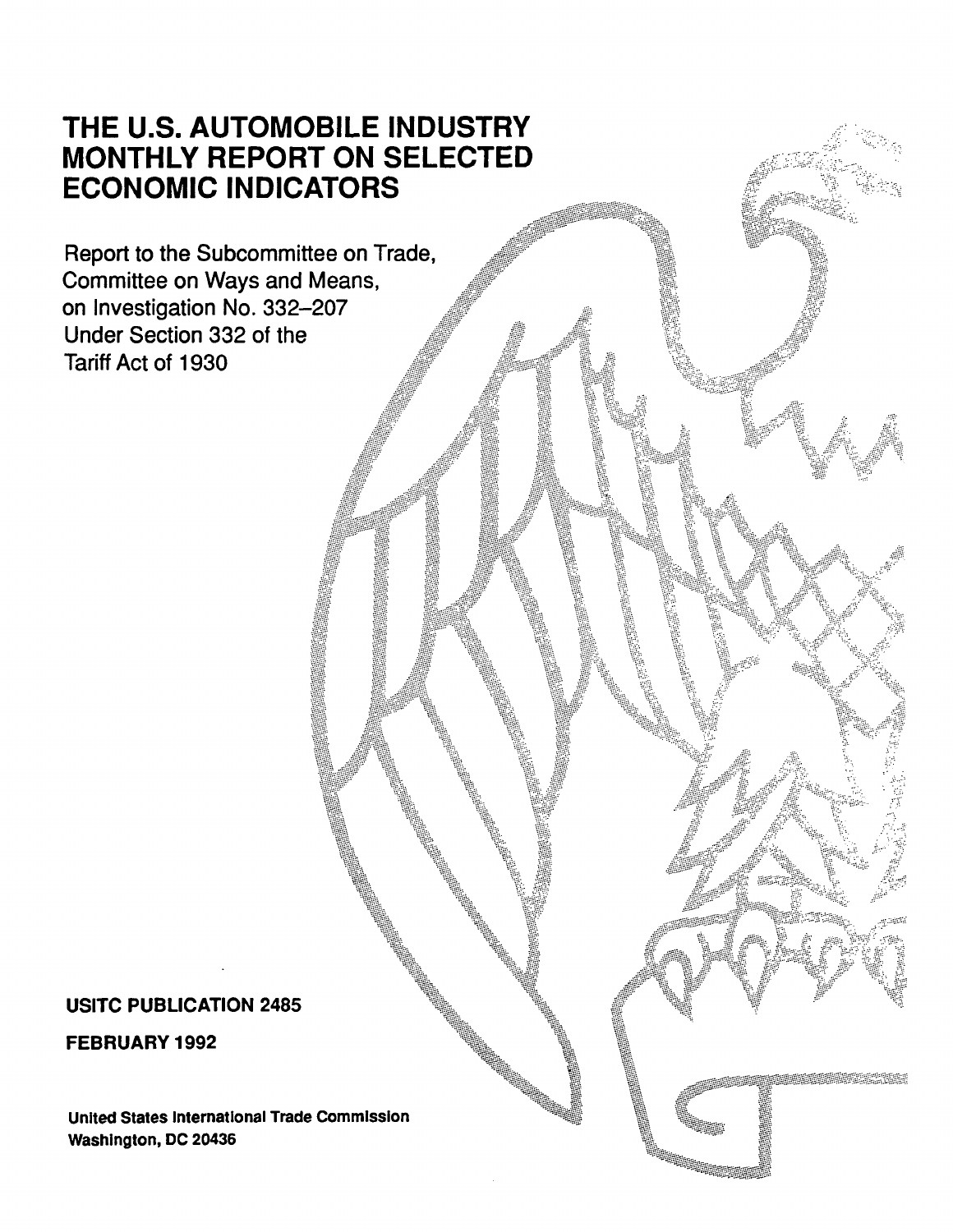### UNITED STATES INTERNATIONAL TRADE COMMISSION

# **COMMISSIONERS**

Don E. Newquist, Chairman Anne E. Brunsdale, Vice Chairman David B. Rohr Carol T. Crawford Janet A. Nuzum Peter S. Watson

> Office of Operations Charles W. Ervin, Director

Office of Industries Robert A. Rogowsky, Director

*This report was prepared principally by* 

Michael J. Hagey

Transportation Branch

Machinery and Equipment Division

Address all communications to Kenneth R. Mason, Secretary to the Commission United States International Trade Commission Washington, DC 20436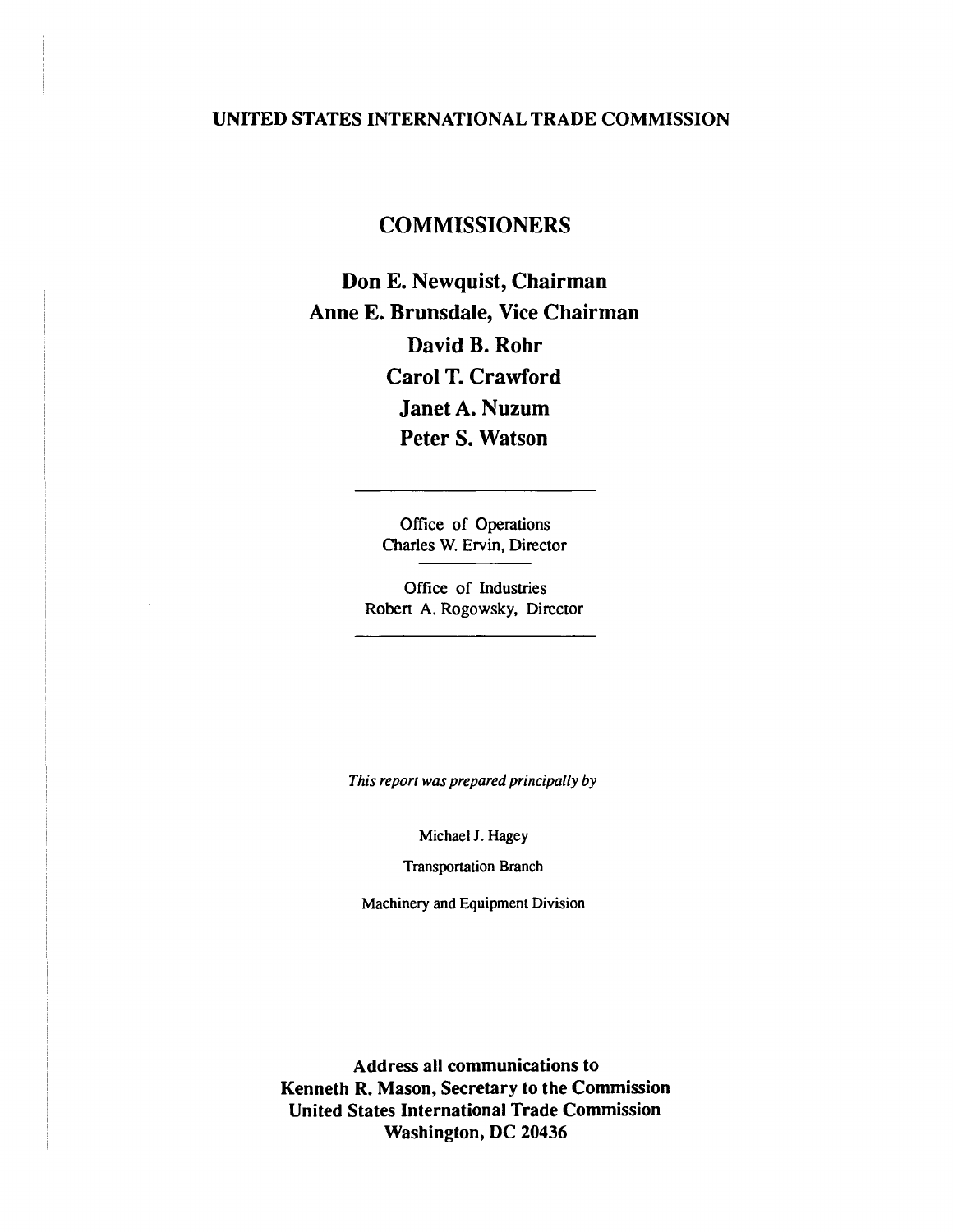### C 0 N T E N T S

 $\mathcal{L}^{\text{max}}_{\text{max}}$  , where  $\mathcal{L}^{\text{max}}_{\text{max}}$ 

Page

 $\sim 10^{11}$  km  $^{-1}$ 

#### Tables

| 1.  | New passenger automobiles: U.S. retail sales of domestic<br>production, production, inventory, days' supply, and              |                |
|-----|-------------------------------------------------------------------------------------------------------------------------------|----------------|
| 2.  | employment, by specified periods, February 1990-January 1992<br>New passenger automobiles: U.S. imports, by principal sources | $\mathbf{1}$   |
|     | and by specified periods, January 1990-December 1991 2                                                                        |                |
| 3.  | Lightweight automobile trucks and bodies and cab/chassis for<br>lightweight automobile trucks: U.S. imports, by principal     |                |
|     | sources and by specified periods, January 1990-December 1991 3                                                                |                |
| 4.  | New passenger automobiles: U.S. exports of domestic<br>merchandise, by principal markets and by specified periods,            |                |
| 5.  | Lightweight automobile trucks and bodies and cab/chassis for                                                                  | $\frac{1}{4}$  |
|     | lightweight automobile trucks: U.S. exports of domestic                                                                       |                |
|     | merchandise, by principal markets and by specified periods,                                                                   |                |
| 6.  | New passenger automobiles: Sales of domestic and imported                                                                     |                |
|     | passenger automobiles and sales of imported passenger<br>automobiles as a percent of total U.S. sales, by specified           |                |
|     |                                                                                                                               | - 6            |
| 7.  | New passenger automobiles: Price indexes, by specified periods,                                                               | -6             |
| 8.  | New passenger automobiles: Retail price changes in the U.S.                                                                   | $\overline{7}$ |
| 9.  | Sales and profits (loss) on major U.S. automobile manufacturers'                                                              |                |
| 10. | Manufacturers' suggested retail prices of selected U.S. and                                                                   |                |
|     | Japanese automobiles, April 1981-February 1992 8                                                                              |                |

 $\Delta \sim 10^{11}$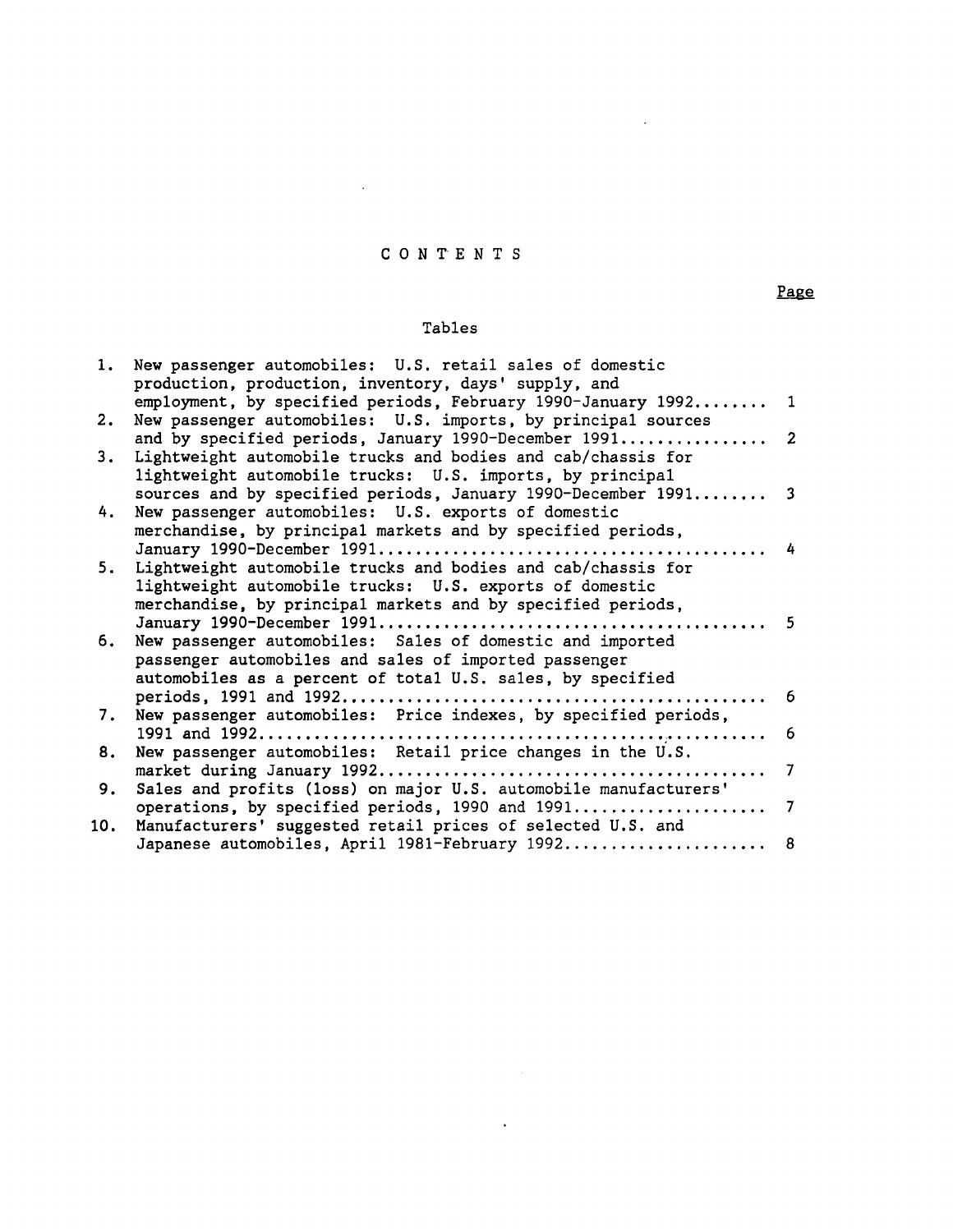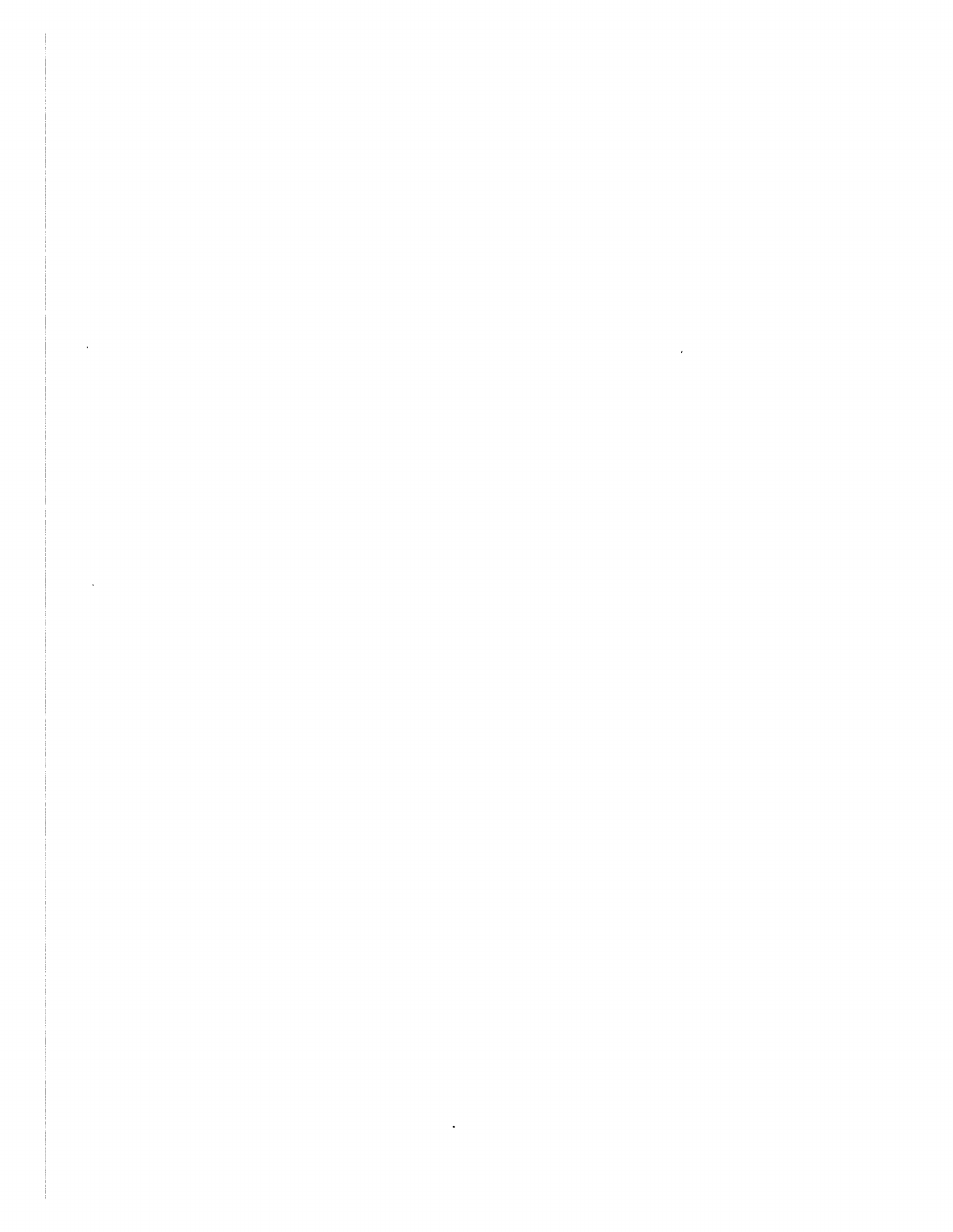New passenger automobiles: U.S. retail sales of domestic production, production, inventory, days' supply, and employment, by specified periods, February 1990- January 1992

(In thousands of units: thousands of employees)

|                             | $1991 - 92$ |           |               | 1990-91   |               |
|-----------------------------|-------------|-----------|---------------|-----------|---------------|
|                             | Dec.        | Jan.      | Feb. 1991-    | Jan.      | Feb. 1990-    |
| Item                        | 1991        | 1992      | 1992<br>Jan,  | 1991      | Jan. 1991     |
|                             |             |           |               |           |               |
| Retail sales of domes-      |             |           |               |           |               |
| tic production:             |             |           |               |           |               |
| Subcompact                  | 73          | 69        | 1,101         | 69        | 1,183         |
| Compact                     | 99          | 102       | 1,632         | 103       | 1,711         |
| Intermediate                | 142         | 129       | 2,050         | 131       | 2,349         |
| Standard                    | 70          | 73        | 1,086         | 67        | 1,250         |
| Luxury                      | 49          | 41        | 638           | 47        | 688           |
| $Total$                     | 433         | 414       | 6,507         | 417       | 7,181         |
| Production:                 |             |           |               |           |               |
| Subcompact                  | 54          | 64        | 800           | 66        | 966           |
| Compact                     | 108         | 128       | 1,663         | 125       | 1,893         |
| Intermediate                | 119         | 153       | 1,845         | 148       | 2,259         |
| Standard                    | 36          | 41        | 1,349         | 85        | 1,494         |
| Luxury                      | 48          | 33        | 688           | 57        | 740           |
| $Total$                     | 367         | 420       | 6.345         | 450       | 7,352         |
| Inventory                   |             |           |               |           |               |
| Subcompact                  | 202         | 212       | 1/            | 237       | 1/            |
| Compact                     | 285         | 287       | 1/            | 354       | 1/            |
| Intermediate                | 402         | 412       | 1/            | 450       | 1/            |
| Standard                    | 219         | 203       | 1/            | 230       | 1/            |
| Luxury                      | 150         | 142       | 1/            | 162       | 1/            |
| $Total$                     | 1,258       | 1,255     | 1/            | 1,433     | 1/            |
| $\text{days'}$ supply: $2/$ |             |           |               |           |               |
| Subcompact                  | 72          | 80        | 1/            | 86        | 1/            |
| Compact                     | 75          | 73        | 1/            | 77        | 1/            |
| Intermediate                | 74          | 83        | 1/            | 95        | 1/            |
| Standard                    | 81          | 72        | 1/            | 92        | 1/            |
| Luxury                      | 80          | 90        | 1/            | 101       | 1/            |
| Average                     | 76          | 79        | 1/            | 89        | 1/            |
| imployment: 3/              | ,           |           |               |           |               |
| Total employees             | 802<br>4/   | 799<br>5/ | $\frac{1}{2}$ | 6/770     | $\frac{1}{2}$ |
| Production workers          | 799<br>4/   | 5/615     | 1/            | 585<br>6/ | 1/            |
|                             |             |           |               |           |               |

*.I* Not applicable.

Table 1

!/ Days' supply is an average for each class size which is determined by the >revious month's retail sales. 1/ Employment data are for SIC 371 (motor vehicles and motor vehicle equipment).  $1/$  Data are for November 1991, revised.

 $1/$  Data are for December 1991.

 $\frac{1}{2}$  Data are for December 1990.

iource: Production and retail sales, Data Resources, Inc. Auto Information Bank; lays' supply and inventory, Automotive News; and employment, U.S. Department of .abor.

lote.--Because of rounding, figures may not add to the totals shown.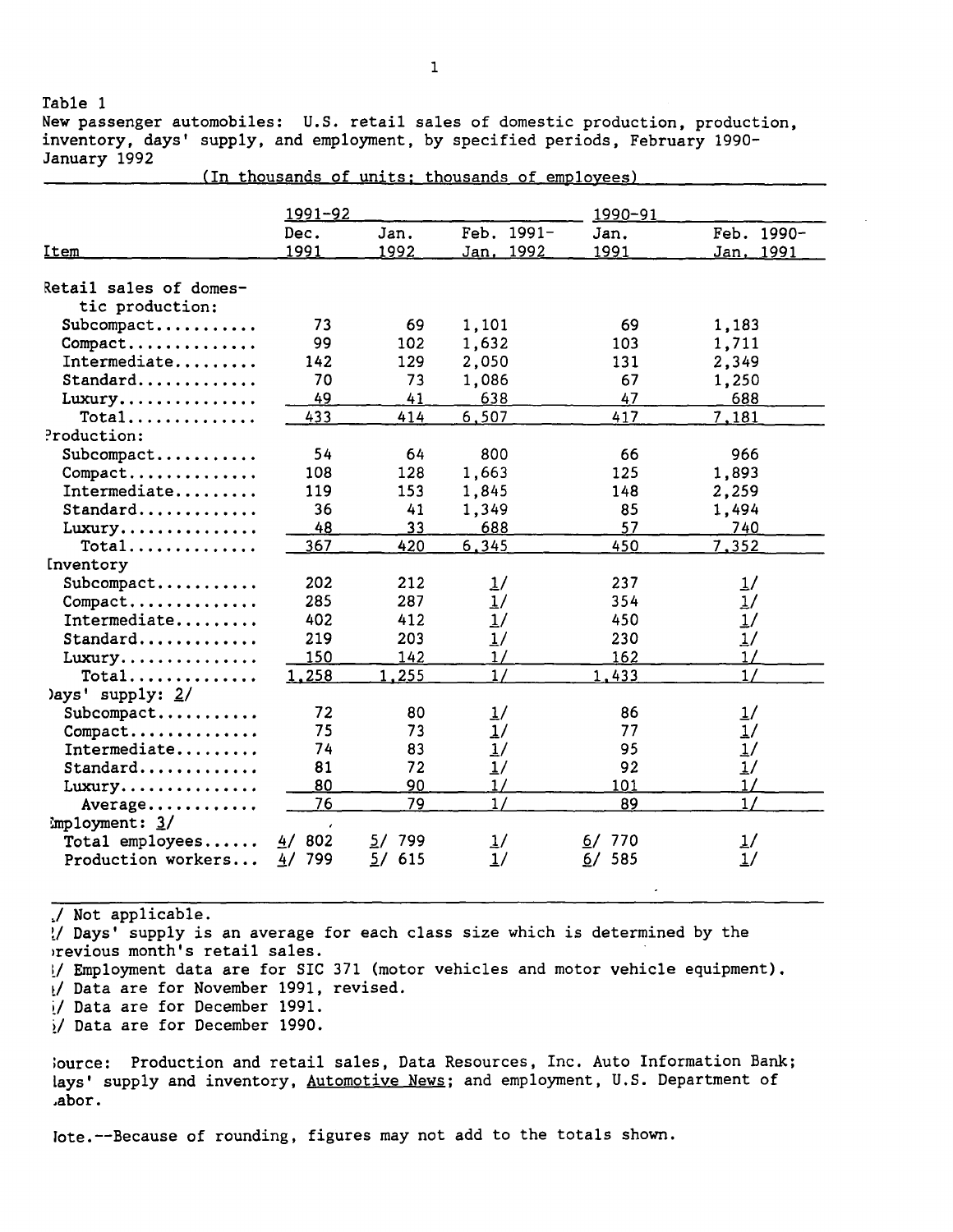#### Table 2

New passenger automobiles: U.S. imports, by principal sources and by specified periods, January 1990-December 1991 1/

|                                  | 1991      |             |                  | 1990                    |            |  |  |  |
|----------------------------------|-----------|-------------|------------------|-------------------------|------------|--|--|--|
|                                  | Nov.      | Dec.        | Jan. 1991-       | Dec.                    | Jan. 1990- |  |  |  |
| Source                           | 1991      | 1991        | <u>Dec, 1991</u> | 1990                    | Dec. 1990  |  |  |  |
|                                  |           |             | Quantity (units) |                         |            |  |  |  |
|                                  |           |             |                  |                         |            |  |  |  |
| Japan                            | 150,494   | 166,192     | 1,789,138        | 183,783                 | 1,867,794  |  |  |  |
| $Canada \ldots \ldots \ldots$    | 105,107   | 86,397      | 1,195,987        | 94,522                  | 1,220,221  |  |  |  |
| Germany                          | 18,629    | 16,583      | 172,446          | 14,166                  | 245,286    |  |  |  |
| Korea                            | 17,347    | 21,286      | 191,449          | 24,989                  | 201,475    |  |  |  |
| Sweden                           | 4,858     | 6,372       | 62,905           | 6,268                   | 93,084     |  |  |  |
| Mexico                           | 23,861    | 14,086      | 249,499          | 18,877                  | 215,986    |  |  |  |
| Yugoslavia                       | 0         | 0           | 2,065            | 1,000                   | 2,661      |  |  |  |
| United Kingdom                   | 779       | 526         | 14,874           | 3,291                   | 27,271     |  |  |  |
| Italy                            | 284       | 319         | 2,924            | 565                     | 11,045     |  |  |  |
| France                           | 7         | 0           | 1,735            | 250                     | 1,976      |  |  |  |
| $Brazi1, \ldots, \ldots, \ldots$ | 0         | 2           | 9,895            | 525                     | 10,317     |  |  |  |
| All other                        | 2,270     | 3,430       | 43,545           | 6,185                   | 47,486     |  |  |  |
| $Total$                          | 323,636   | 315,193     | 3,736,462        | 354,421                 | 3,944,602  |  |  |  |
|                                  |           |             |                  |                         |            |  |  |  |
|                                  |           |             |                  | $Value (1,000$ dollars) |            |  |  |  |
| Japan                            | 1,732,628 | 1,945,935   | 20,630,863       | 2,008,035               | 19,500,166 |  |  |  |
| Canada                           | 1,242,822 | 1,025,528   | 14,068,118       | 1,003,840               | 13,681,398 |  |  |  |
| Germany                          | 496,750   | 497,246     | 4,785,802        | 413,577                 | 5,826,690  |  |  |  |
| $K$ orea                         | 95,916    | 121,044     | 1,070,238        | 137,922                 | 1,120,272  |  |  |  |
| Sweden                           | 87,525    | 115,486     | 1,128,301        | 106,166                 | 1,525,957  |  |  |  |
| Mexico                           | 252,744   | 149,697     | 2,578,062        | 191,105                 | 2,163,630  |  |  |  |
| Yugoslavia                       | 0         | 0           | 4,817            | 2,270                   | 7,796      |  |  |  |
| United Kingdom                   | 26,615    | 14,727      | 519,536          | 110,929                 | 888,670    |  |  |  |
| Italy                            | 18,359    | 18,017      | 151,847          | 30,168                  | 294,322    |  |  |  |
| France                           | 89        | $\mathbf 0$ | 21,069           | 3,031                   | 24,618     |  |  |  |
| $Brazil$                         | 0         | 28          | 61,649           | 3,123                   | 63,775     |  |  |  |
| All other                        | 32,987    | 43,775      | 544,123          | 68,844                  | 618,900    |  |  |  |
| $Total$                          | 3,986,435 | 3,931,484   | 45,564,425       | 4,079,011               | 45,716,194 |  |  |  |

1/ Data include imports into Puerto Rico; data do not include automobiles assembled in U.S. foreign trade zones.

Source: Compiled from official statistics of the U.S. Department of Commerce.

Note.--Because of rounding, figures may not add to the totals shown.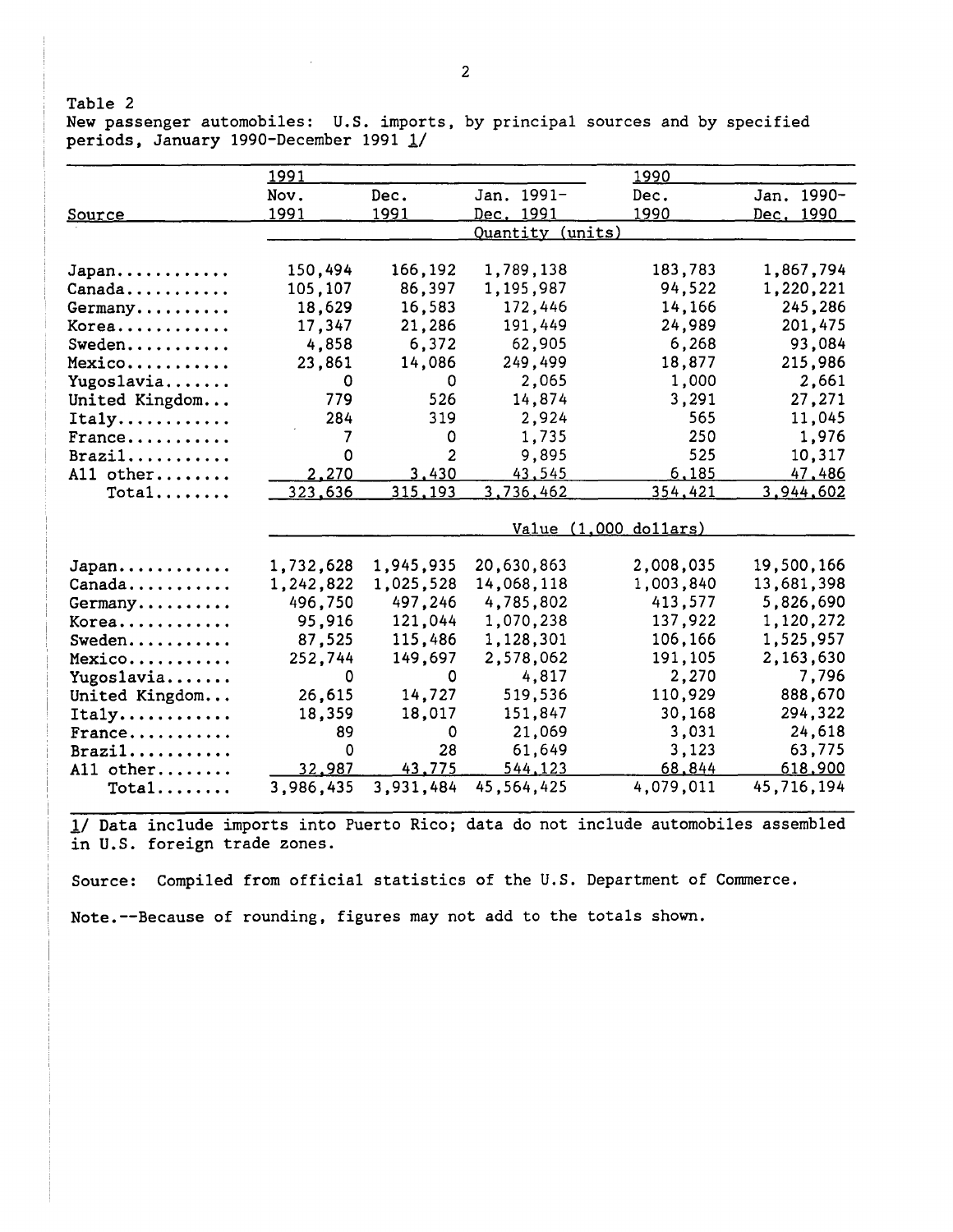.ightweight automobile trucks 1/ and bodies and cab/chassis for lightweight utomobile trucks: U.S. imports, by principal sources and by specified periods, January 1990-December 1991  $\frac{2}{1}$ 

|                | <u> 1991</u> |         |                         | 1990    |               |
|----------------|--------------|---------|-------------------------|---------|---------------|
|                | Nov.         | Dec.    | Jan. 1991-              | Dec.    | 1990-<br>Jan. |
| Source         | 1991         | 1991    | Dec. 1991               | 1990    | Dec. 1990     |
|                |              |         | Quantity (units) 3/     |         |               |
| Japan          | 20,669       | 23,294  | 284,304                 | 24,675  | 304,252       |
| $i$ anada      | 45,039       | 35,285  | 388,926                 | 25,431  | 415,303       |
| fexico         | 1,894        | 2,001   | 12,115                  | 701     | 18,566        |
| $11$ other     | 4            |         | 82                      | 8       | 469           |
| $Total$        | 67,607       | 60,582  | 685,427                 | 50,815  | 738,590       |
|                |              |         | Value $(1,000$ dollars) |         |               |
| $Iapan \ldots$ | 135,060      | 153,138 | 1,720,938               | 146,176 | 1,729,956     |
| lanada         | 654,734      | 508,388 | 5,391,926               | 339,560 | 5,484,613     |
| $lexico$       | 33,847       | 35,901  | 201,291                 | 8,951   | 230,357       |
| 111 other      | 2,271        | 1,064   | 24,471                  | 1,000   | 52,555        |
| $Total$        | 825,912      | 698,491 | 7,338,626               | 495,687 | 7,497,482     |

.I Defined as not over 10,000 pounds gvw.

rable 3

~/ Partially estimated, all data include imports into Puerto Rico.

l/ Quantity data include complete trucks and cab/chassis, but exclude bodies.

iource: Compiled from official statistics of the U.S. Department of Commerce, !Xcept as noted.

 $\frac{1}{2}$ ,

 $\ddot{\cdot}$  $\mathfrak{s}^{\scriptscriptstyle \top}$ 

rote.--Because of rounding, figures may not add to the totals shown.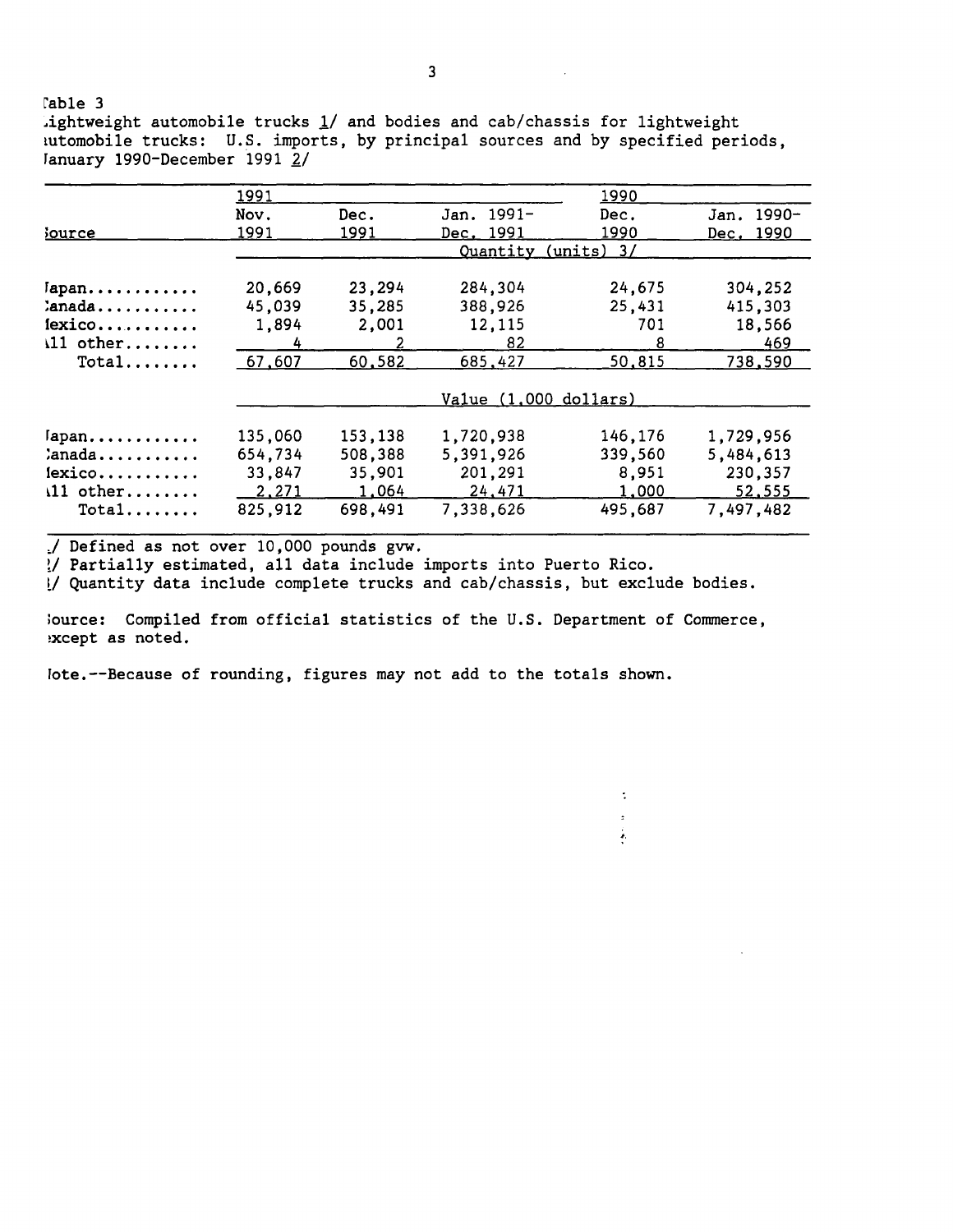Table 4

New passenger automobiles: U.S. exports of domestic merchandise, by principal markets and by specified periods, January 1990-December 1991

|                | 1991     |         |                  | 1990                 |            |
|----------------|----------|---------|------------------|----------------------|------------|
|                | Nov.     | Dec.    | Jan. 1991-       | Dec.                 | Jan. 1990- |
| Market         | 1991     | 1991    | Dec. 1991        | 1990                 | Dec. 1990  |
|                |          |         | Quantity (units) |                      |            |
| Canada         | 41,992   | 29,856  | 495,373          | 13,673               | 502,513    |
| Japan          | 1,221    | 3,341   | 28,160           | 3,052                | 33,771     |
| All other      | 23,623   | 20,631  | 231,417          | 17,079               | 210,305    |
| Total          | 66,766   | 53,828  | 754,950          | 33,804               | 746,589    |
|                |          |         |                  | Value(1,000 dollars) |            |
| Canada         | 572,871  | 393,722 | 6,219,227        | 151,692              | 5,849,467  |
| Japan          | 25,651   | 58,881  | 499,023          | 57,893               | 586,795    |
| All other      | 359, 388 | 294,235 | 3,167,679        | 220,331              | 2,578,247  |
| $Total \ldots$ | 957.910  | 746,838 | 9,885,928        | 429.917              | 9,014,509  |

Source: Compiled from official statistics of the U.S. Department of Commerce.

Note.--Because of rounding, figures may not add to the totals shown.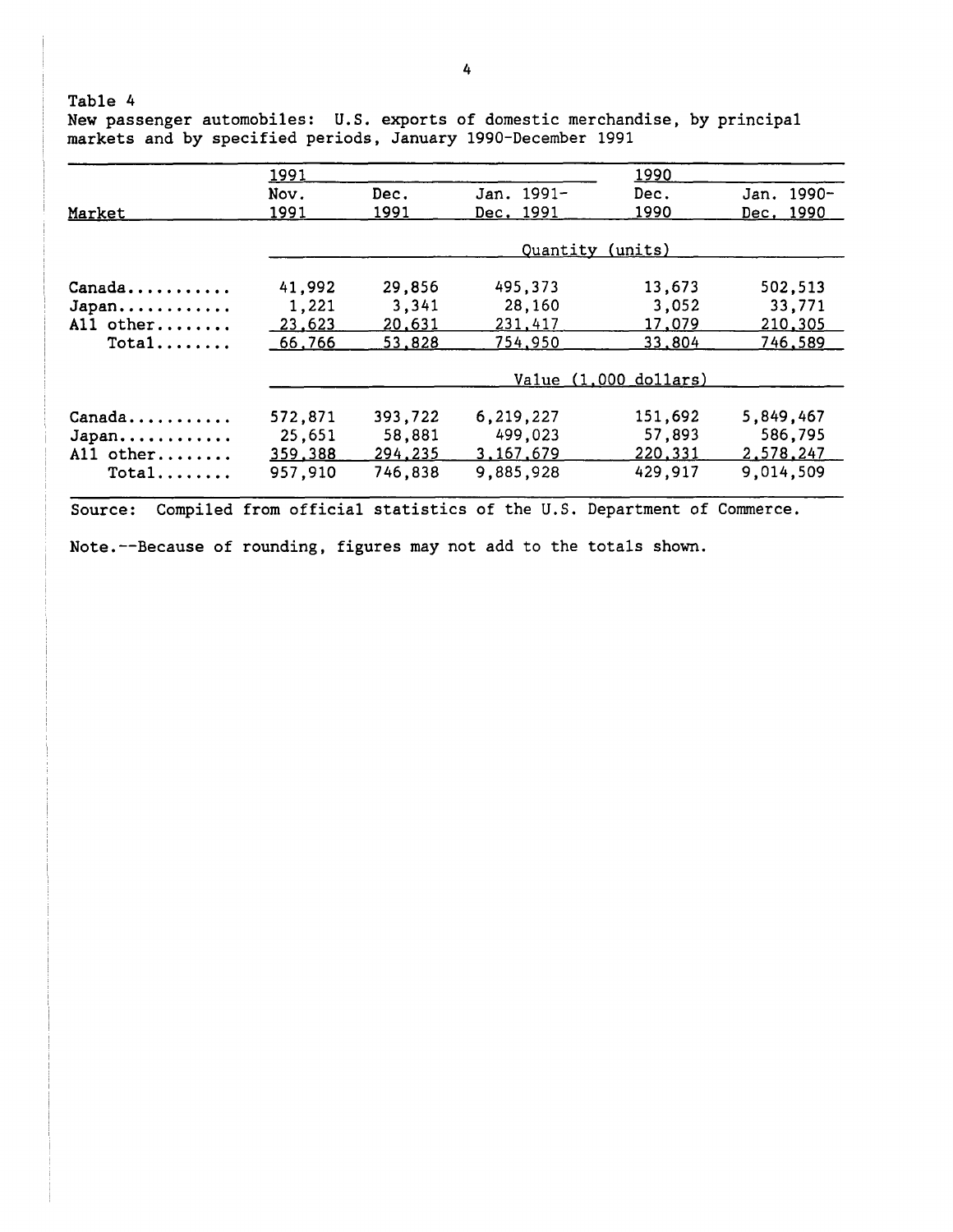Table 5

Lightweight automobile trucks  $\underline{1}/$  and bodies and cab/chassis for lightweight automobile trucks: U.S. exports of domestic merchandise, by principal markets and by specified periods, January 1990-December 1991 2/

|                     | 1991              |                  |                         | 1990             |                         |
|---------------------|-------------------|------------------|-------------------------|------------------|-------------------------|
| Market              | Nov.<br>1991      | Dec.<br>1991     | Jan. 1991-<br>Dec. 1991 | Dec.<br>1990     | Jan. 1990-<br>Dec. 1990 |
|                     |                   |                  | Quantity (units) 3/     |                  |                         |
| Canada<br>All other | 13,991<br>1,619   | 7,062<br>1,324   | 132,036<br>46,963       | 3,652<br>1,722   | 107,201<br>18,166       |
| $Total$             | 15,611            | 8,386            | 178,999                 | 5,374            | 125,366                 |
|                     |                   |                  | Value $(1,000$ dollars) |                  |                         |
| Canada<br>All other | 196,866<br>18,760 | 95,543<br>17,609 | 1,741,097<br>550,445    | 41,092<br>32,284 | 1,277,784<br>245,720    |
| $Total \ldots$      | 215,626           | 113,153          | 2,291,543               | 73,376           | 1,523,504               |

l/ Defined as not over 10,000 pounds gvw.

2/ Partially estimated.

l/ Quantity data include complete trucks and cab/chassis, but exclude bodies.

Source: Compiled from official statistics of the U.S. Department of Commerce, except as noted.

Note.--Because of rounding, figures may not add to the totals shown.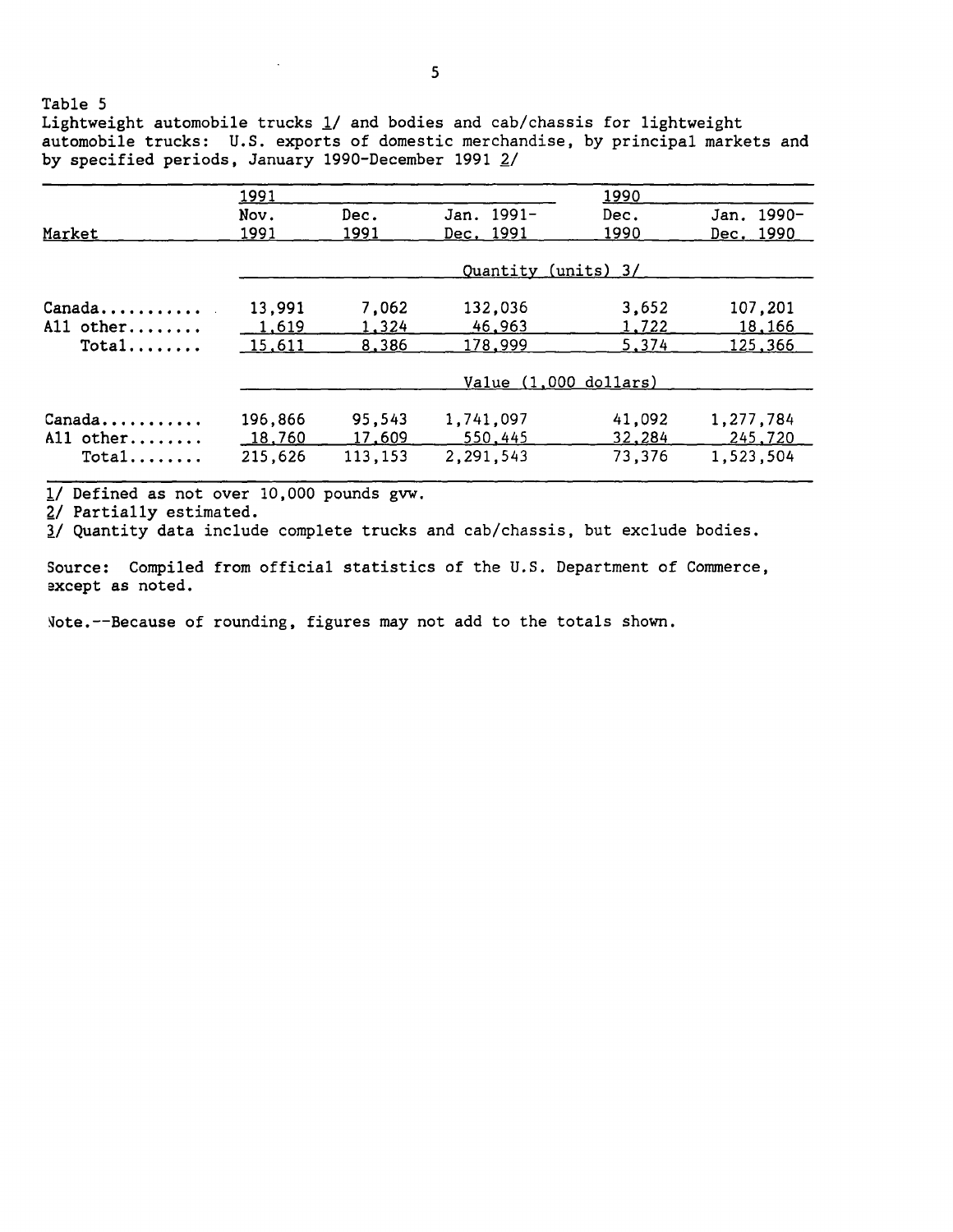able 6

ew passenger automobiles: Sales of domestic and imported passenger automobiles and sales of mported passenger automobiles as a percent of total U.S. sales, by specified periods, 1991 nd 1992

|                | Sales of-<br>Domestic<br>automobiles 1/ |         | Imported<br>automobiles 2/ |               | Total U.S.<br>sales $1/2/$ |         | Ratio of import<br>sale to total<br>sales 1/ 2/ |               |
|----------------|-----------------------------------------|---------|----------------------------|---------------|----------------------------|---------|-------------------------------------------------|---------------|
| eriod          | 1992                                    | 1991    | 1992.                      | <u> 1991 </u> | 1992                       | 1991    | 1992                                            | <u> 1991 </u> |
|                |                                         |         | Quantity (units)           |               |                            |         |                                                 | --Percent--   |
| anuary 413,605 |                                         | 416,645 | 146,518                    | 137,733       | 560,123                    | 554,378 | 26.2                                            | 24.8          |

1 / Domestic automobile sales include U.S. - , Canadian- and Mexican-built automobiles sold in he United States.

:; Does not include automobiles imported from Canada and Mexico.

ource: Automotive News.

Table 7 New passenger automobiles: Price indexes, by specified periods, 1991 and 1992 1/

|                                       | $1991 - 92$  |              |                   | $1991 - 92$  |              |                          |  |  |  |
|---------------------------------------|--------------|--------------|-------------------|--------------|--------------|--------------------------|--|--|--|
| Item                                  | Dec.<br>1991 | Jan.<br>1992 | Percent<br>change | Jan.<br>1991 | Jan.<br>1992 | Percent<br><u>change</u> |  |  |  |
| Consumer Price<br>Index:              |              |              |                   |              |              |                          |  |  |  |
| Unadjusted<br>Seasonally              | 127.6        | 128.0        | $+0.3$            | 124.6        | 128.0        | $+2.7$                   |  |  |  |
| adjusted<br>Producer Priced<br>Index: | 126.1        | 126.6        | $+0.4$            | 123.6        | 126.6        | $+2.4$                   |  |  |  |
| Unadjusted<br>Seasonally              | 128.4        | 128.5        | $+0.1$            | 124.3        | 128.5        | $+3.4$                   |  |  |  |
| adjusted                              | 126.0        | 127.9        | $+1.5$            | 124.2        | 127.9        | $+3.0$                   |  |  |  |

1/ Consumer price index,  $1982-1984 = 100$ . Producer price index,  $1982 = 100$ .

Source: U.S. Department of Labor.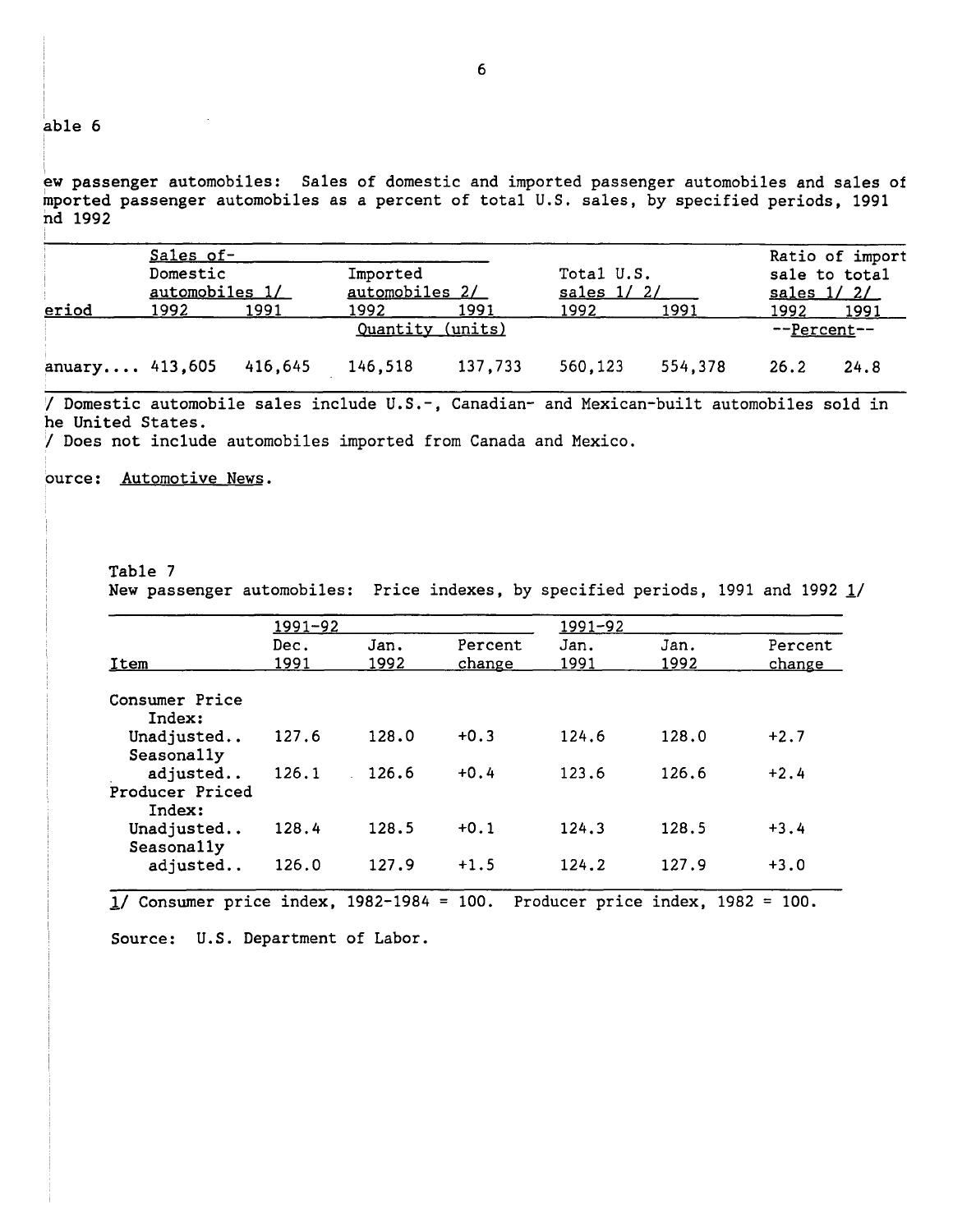Table 8 New passenger automobiles: Retail price changes in the U.S. market during January 1992 1/

|                     | Retail price changes         |
|---------------------|------------------------------|
| Country source/make | <u>January 1992 (+ or -)</u> |
|                     |                              |
| U.S. producers:     |                              |
| General Motors      | No change.                   |
| Ford                | No change.                   |
| Chrysler            | +0.6 percent                 |
| Japanese producers: |                              |
| Toyota Motors       | No change.                   |
| Mazda               | No change.                   |
| American Honda      | No change.                   |
| Acura Division      | No change.                   |
|                     | No change.                   |
| European producers: |                              |
| Volkswagen          | No change.                   |
|                     | No change.                   |
| Audi                | No change.                   |
| Porsche             | No change.                   |
| Mercedes-Benz       | No change.                   |
| Korean producer:    |                              |
| Hyundai             | No change.                   |

1/ Average retail price change for all models.

Source: Automotive News, January 1992.

#### Table 9

Sales and profits (loss) on major U.S. automobile manufacturers' operations, by specified periods, 1990 and 1991 1/

|                | (In millions of dollars) |          |          |               |  |
|----------------|--------------------------|----------|----------|---------------|--|
|                | 1991                     |          | 1990     |               |  |
|                | October-                 | January- | October- | January-      |  |
| Item and firm  | December                 | December | December | December      |  |
| Sales:         |                          |          |          |               |  |
| General Motors | 33,600                   | 123,050  | 29,900   | 124,700       |  |
| Ford           | 21,980                   | 88,280   | 24,200   | 97,700        |  |
| Chrysler       | 8,200                    | 29,370   | 7,600    | <u>30,600</u> |  |
| $Total$        | 63,780                   | 240,700  | 61,700   | 253,000       |  |
| Profits:       |                          |          |          |               |  |
| General Motors | (2,500)                  | (4, 450) | (1,620)  | (2,000)       |  |
| Ford           | 476                      | (2, 250) | (519)    | 860           |  |
| Chrysler       | 97                       | (795)    | 31       | <u>68</u>     |  |
| Total          | (1, 927)                 | (7, 495) | (2, 110) | (1,072)       |  |

1/ Data are for world operations.

Source: New York Times.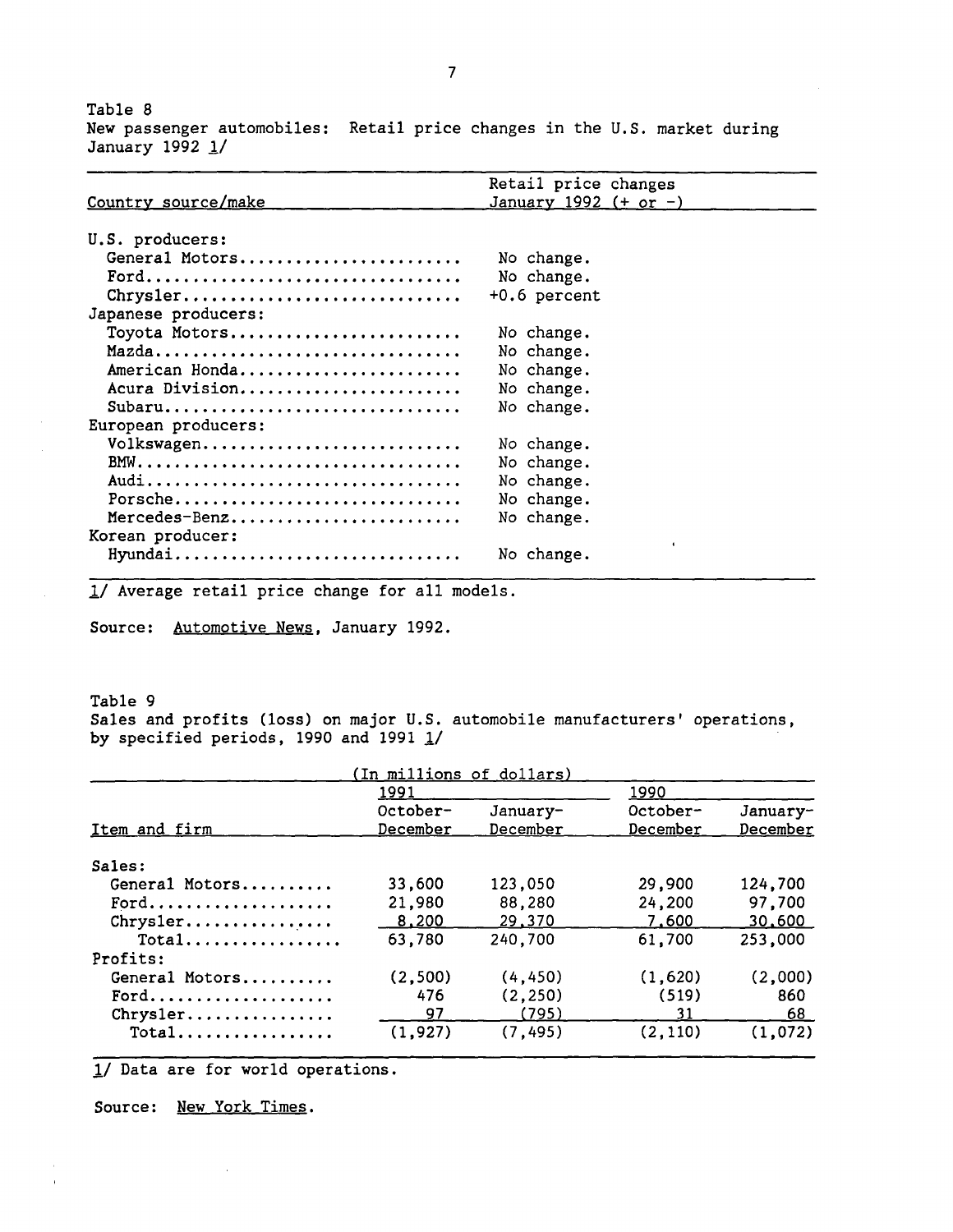| .                                                                                                             |  |  |  |  |  |
|---------------------------------------------------------------------------------------------------------------|--|--|--|--|--|
| Manufacturers' suggested retail prices of selected U.S. and Japanese automobiles, April 1981-February 1992 1/ |  |  |  |  |  |

|                                       | April 1    | 1981       | February 1, 1992 |         |                     |                              |  |
|---------------------------------------|------------|------------|------------------|---------|---------------------|------------------------------|--|
|                                       |            | Option-    |                  | Option- |                     | Percent change in optionally |  |
|                                       |            | ally       |                  | a11y    | equipped model      |                              |  |
|                                       | Base       | equipped   | Base             |         | equipped Jan. 1992- | Apr. 1981-                   |  |
| Company, model, and options 2/        | $model$ 3/ | model $3/$ | model $3/$       |         | mode1 3/ Feb. 1992  | Feb. 1992                    |  |
| General Motors:                       |            |            |                  |         |                     |                              |  |
|                                       |            |            | \$8,899          | \$8,899 | 0.0                 | $+27.7$                      |  |
|                                       | 14,198     | 14,198     | 31,740           | 31,740  | 0.0                 | $+123.6$                     |  |
| Ford:                                 |            |            |                  |         |                     |                              |  |
| Escort Pony 2 door HB (RWD, TG)       | 5,556      | 5,857      | 8,720            | 8,840   | 0.0                 | $+50.9$                      |  |
| Tempo GL 4 door (RWD, AT, TG) $5/$    | 6,421      | 6,953      | 10,589           | 11,441  | 0.0                 | $+64.5$                      |  |
| LTD Crown Victoria, 4 door            | 8,519      | 10,102     | 19,563           | 19,563  | 0.0                 | $+93.7$                      |  |
| Chrysler:                             |            |            |                  |         |                     |                              |  |
| Dynasty, 4 door (AC) $\underline{6}/$ | 6,672      | 7,502      | 14,564           | 15,364  | 0.0                 | $+104.8$                     |  |
| Toyota:                               |            |            |                  |         |                     |                              |  |
| Corolla, Deluxe, 4 door $(R)$         | 5,688      | 5,793      | 10,408           | 10,632  | 0.0                 | $+83.5$                      |  |
| Cressida, 4 door                      | 11,599     | 11,599     | 22,975           | 22,975  | 0.0                 | $+98.1$                      |  |
| Nissan (Datsun):                      |            |            |                  |         |                     |                              |  |
| Sentra E. 2 door $1/$                 | 5,369      | 5,369      | 8,495            | 8,495   | 0.0                 | $+58.2$                      |  |
| Stanza GXE, 4 door (AT) $\frac{7}{1}$ | 6,839      | 7,749      | 16,255           | 17,070  | 0.0                 | $+120.3$                     |  |
| Maxima GXE, 4 door                    | 10,379     | 10,379     | 19,695           | 19,695  | 0.0                 | $+89.8$                      |  |
| Honda:                                |            |            |                  |         |                     |                              |  |
| Civic 1500, 2 door HB (R) $g/$        | 4,599      | 4,694      | 7,095            | 7,545   | 0.0                 | $+64.1$                      |  |
| Accord DX, 4 door $(R)$               | 7,645      | 7,950      | 13,225           | 13,605  | 0.0                 | $+71.1$                      |  |

1/ Suggested retail prices do not include any dealer incentives, below-market financing or rebates.

*ZI* The following codes apply: RWD = rear window defroster; TG = tinted glass; HB = hatchback; AT = automatic transmission;  $AC = air conditioning; R = radio$ .

1/ Base models are 2 door or 2 door hatchback and 4 door or 4 door hatchback models. Optionally equipped models are base models which have been equipped with the options listed in parenthesis.

!/ Cavalier not sold until May 21, 1981.

2/ Tempo replaced the Fairmont Futura.

Q/ Dynasty replaced the Diplomat.

 $\blacksquare$ Lau $\blacksquare$ 

1/ Sentra replaced the 210; Stanza replaced the 510.

 $/$  Civic 1500 replaced the Civic 1300.

Source: Compiled from data supplied by U.S. manufacturers, Japanese importers, and Automotive News.

Note: Some 1981-92 models have been discontinued; these models have been replaced by comparable models where possible. In addition, some equipment that was optional on prior models is now included in the base price or equipment that was standard has been deleted, making price comparisons of prior-year models difficult.